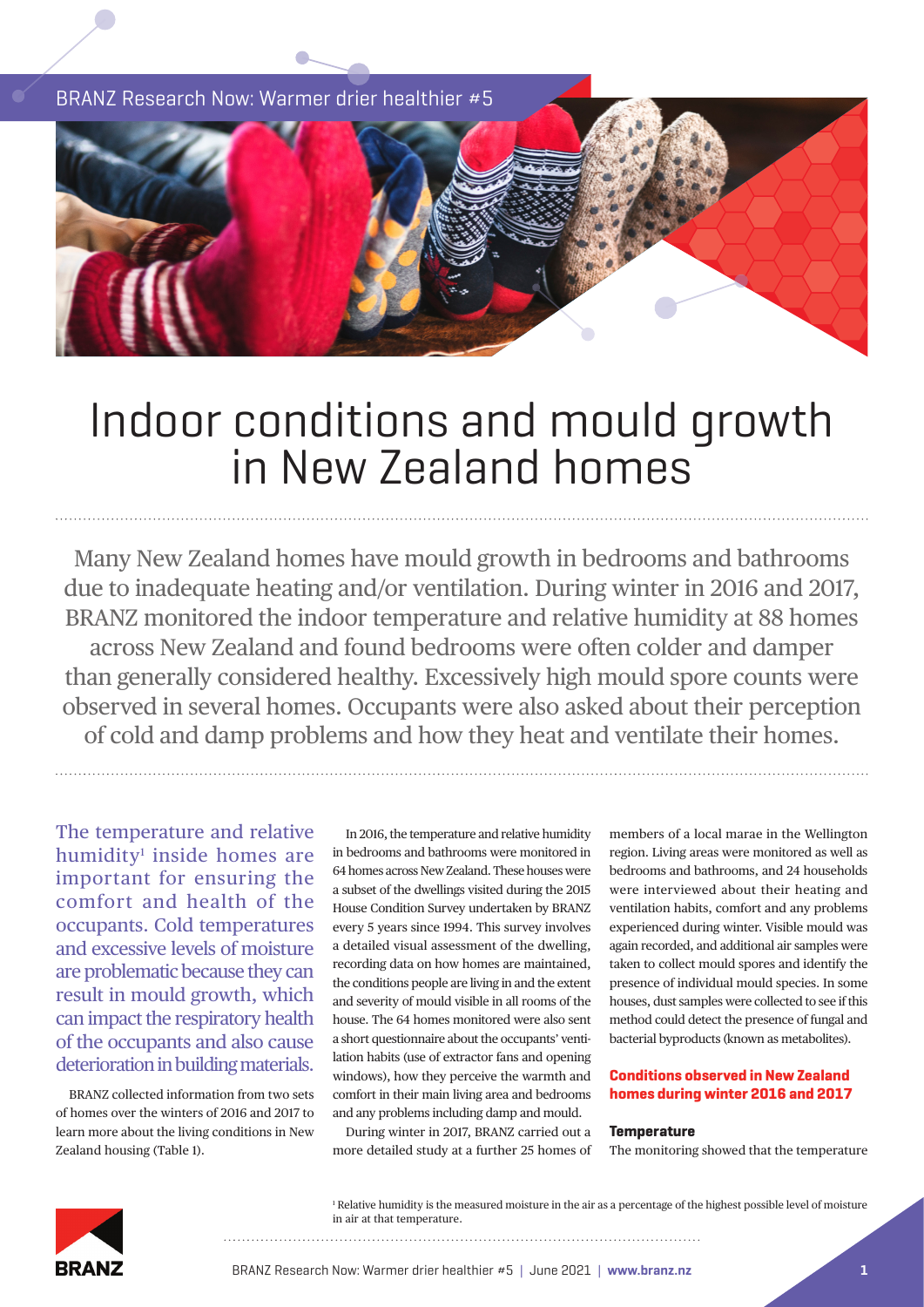variability in the bedrooms is large. The minimum indoor temperature recommended by the World Health Organization is 18°C. Most of the bedrooms monitored in this study were below healthy temperatures for more than 70% of the time (Table 2). The lowest temperatures were reached in the early morning hours as most bedrooms were not heated during the night. Heating of bedrooms mainly occurred in the evening, but this may have been by heat transport from other parts of the building rather than direct heat input in the bedroom.

#### **Relative humidity**

The median relative humidity measured in bedrooms during the 2016 and 2017 studies was 64% over the full day and 65% during the night only. This means that, for 50% of the time, the bedrooms were damp enough to need ventilation and/or heating to reduce the air moisture levels (Figure 1). Indoor moisture should not exceed 65% relative humidity to reduce the likelihood of mould growth.

#### **Presence of mould, bacteria, spores and their metabolites**

High levels of mould were found most often in bedrooms. This could be caused by high moisture levels in the rooms. Moisture levels can be exacerbated by a lack of heating and/or ventilation. However, some New Zealand houses simply do not have enough thermal insulation to prevent mould growth, even with adequate heating and ventilation.

As occupants spend many hours in the bedroom, the observed levels are of concern and could have some health implications. This study used four techniques to determine the exposure of the occupants to mould and bacteria – direct observation of visible mould (Table 3), airborne sampling onto a microscope slide (Table 4), viable spore count onto an agar plate and an

Table 1. Measurements and surveys carried out at homes for 6 months during 2016 and 2017.

| <b>STUDY YEAR</b>                                     | 2016                                                 | 2017                                                                                 |  |  |  |
|-------------------------------------------------------|------------------------------------------------------|--------------------------------------------------------------------------------------|--|--|--|
| <b>Location</b>                                       | Auckland, Wellington, upper<br>South Island, Dunedin | Wellington region                                                                    |  |  |  |
| <b>Number of homes surveyed</b>                       | 64                                                   | 25                                                                                   |  |  |  |
| <b>Number of bedrooms</b><br>monitored                | 151                                                  | 58                                                                                   |  |  |  |
| <b>TEMPERATURE AND RELATIVE HUMIDITY MEASUREMENTS</b> |                                                      |                                                                                      |  |  |  |
| <b>Number of sensors</b>                              | 309 in 64 homes                                      | 132 in 24 homes                                                                      |  |  |  |
| <b>Rooms monitored</b>                                | Bedrooms and bathrooms                               | Bedrooms, bathrooms, living<br>areas and kitchens (utility<br>rooms excluded)        |  |  |  |
| <b>OTHER OBSERVATIONS</b>                             |                                                      |                                                                                      |  |  |  |
| <b>Sampling</b>                                       | Observed mould (mould index<br>determined)           | Observed mould, air samples<br>and dust samples                                      |  |  |  |
| <b>Surveys of occupants</b>                           | Self-completed questionnaire<br>(all 64 returned)    | In-depth, semi-structured,<br>face-to-face interview (24, one<br>household declined) |  |  |  |

experiment to test whether measurements could be made from samples of the floor dust.

#### **Occupant heating and ventilation behaviour**

The 2016 householder questionnaire and 2017 householder interviews showed people tended to ventilate their homes by using mechanical extract ventilation (where present) and/or opening the windows. However, the reported ventilation habits were not always aligned with best practice – for example, some participants relied on constant ventilation (the window open a small amount all the time) rather than actively and effectively airing out the house.

In the 2017 study, many householders reported they heat the living area, which appears to align with the results seen in the temperature data. However, little direct heating of bedrooms was reported or picked up in the measurements. This spot heating behaviour may ensure the living area is at a healthy temperature, but bedrooms were often much colder than recommended levels.

#### **Further work**

Further work planned by BRANZ includes:

- **●** analysing floor dust samples at 200 homes to detect mycotoxins (toxins from moulds and bacteria)
- **●** using this technique to investigate whether the presence of mycotoxins produced by certain moulds aligns with the occupants' lung function
- **●** finding out whether householder-reported behaviours align with observed temperature, relative humidity and levels of mould
- **●** exploring reported window-opening habits by looking at data from motion sensors affixed to windows as part of a parallel study.

Table 2. Amount of time that some bedrooms were below healthy temperatures (18°C).

| <b>READINGS</b> | 1 JUNE - 31 AUGUST 2016 (ALL MEASURED LOCATIONS) |                              | 1 JUNE - 31 AUGUST 2017 (WELLINGTON ONLY) |                              |  |  |
|-----------------|--------------------------------------------------|------------------------------|-------------------------------------------|------------------------------|--|--|
|                 | <b>AMOUNT OF TIME (%)</b>                        | <b>BEDROOMS AFFECTED (%)</b> | <b>AMOUNT OF TIME (%)</b>                 | <b>BEDROOMS AFFECTED (%)</b> |  |  |
| Less than 10°C  | 3                                                | 54                           |                                           | 29                           |  |  |
| Less than 12°C  | 10                                               | 86                           | 6                                         | 60                           |  |  |
| Less than 14°C  | 25                                               | 96                           | 19                                        | 89                           |  |  |
| Less than 16°C  | 50                                               | 99                           | 44                                        | 93                           |  |  |
| Less than 18°C  | 76                                               | 100 <sub>1</sub>             | 70                                        | 95                           |  |  |
| Less than 21ºC  | 96                                               | 100                          | 99                                        | 100                          |  |  |